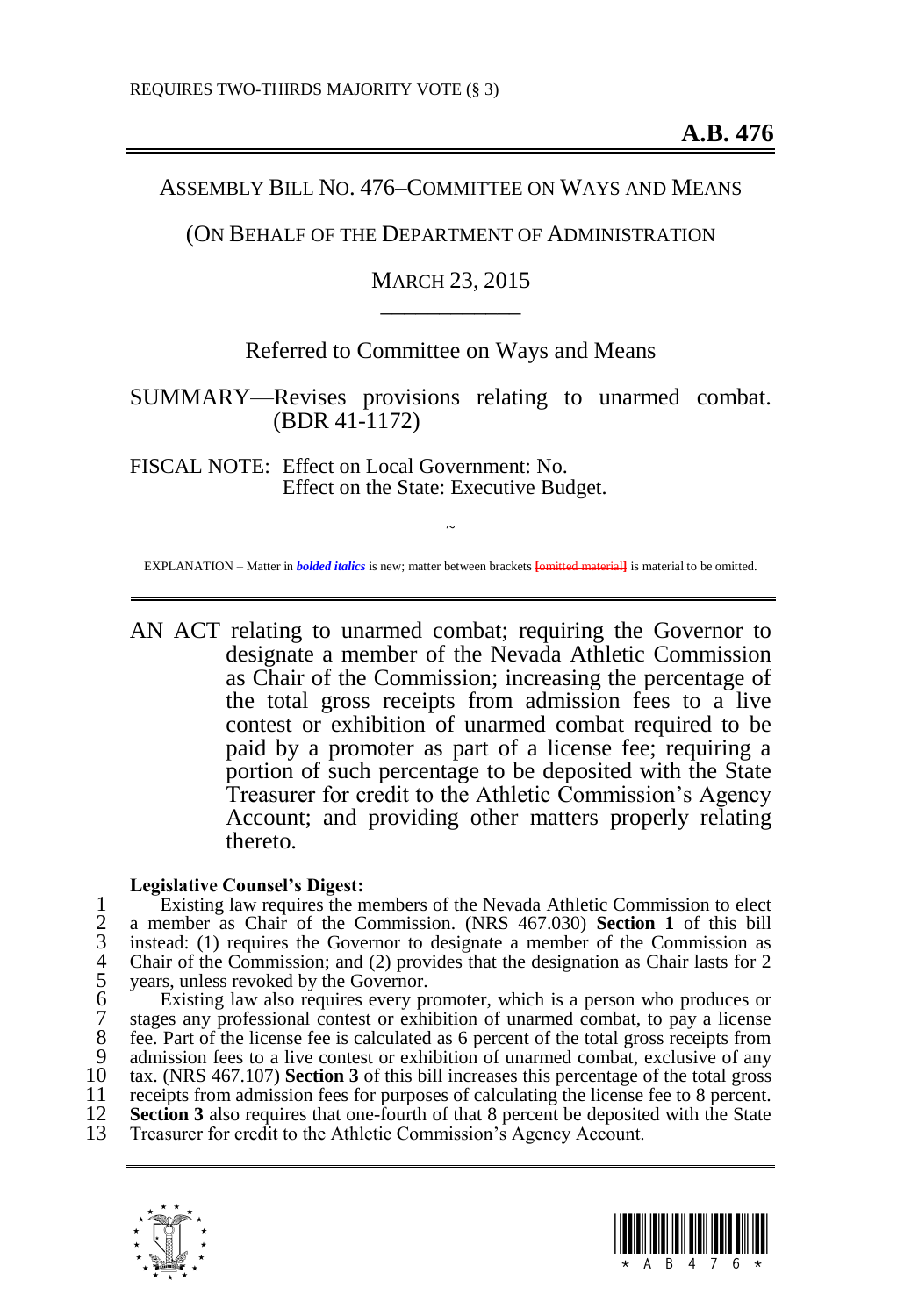### <span id="page-1-0"></span>THE PEOPLE OF THE STATE OF NEVADA, REPRESENTED IN SENATE AND ASSEMBLY, DO ENACT AS FOLLOWS:

| 1              | <b>Section 1.</b> NRS 467.030 is hereby amended to read as follows:         |
|----------------|-----------------------------------------------------------------------------|
| $\overline{c}$ | 467.030 1. The <b>[members] Governor shall designate a</b>                  |
| 3              | <i>member</i> of the Commission <i>[shall elect one of their number]</i> as |
| $\overline{4}$ | Chair of the Commission. The designation as Chair lasts for 2               |
| 5              | years, unless revoked by the Governor.                                      |
| 6              | The Commission may purchase and use a seal.<br>2.                           |
| $\overline{7}$ | The Commission may adopt regulations for<br>3.<br>the                       |
| $\,8\,$        | administration of this chapter. The regulations must include:               |
| 9              | (a) Number and qualifications of ring officials required at any             |
| 10             | exhibition or contest.                                                      |
| 11             | (b) Procedures for obtaining fingerprints pursuant to NRS                   |
| 12             | 467.100 to investigate the criminal history of all ring officials and       |
| 13             | employees of the Commission and any other applicant the                     |
| 14             | Commission wishes to investigate.                                           |
| 15             | (c) Powers, duties and compensation of ring officials.                      |
| 16             | (d) Qualifications of licensees.                                            |
| 17             | 4. The Commission shall prepare all forms of contracts                      |
| 18             | between sponsors, licensees, promoters and contestants.                     |
| 19             | Sec. 2. NRS 467.040 is hereby amended to read as follows:                   |
| 20             | 467.040 1. The Commission may employ an Executive                           |
| 21             | Director, who must not be a member of the Commission.                       |
| 22             | 2. Except as provided in NRS 467.080, <i>subsection 2 of NRS</i>            |
| 23             | 467.107 and $NRS$ 467.135, all money received by the Executive              |
| 24             | Director or the Commission pursuant to the provisions of this               |
| 25             | chapter must be deposited with the State Treasurer for credit to the        |
| 26             | State General Fund.                                                         |
| 27             | Sec. 3. NRS 467.107 is hereby amended to read as follows:                   |
| 28             | 467.107 1. In addition to the payment of any other fees and                 |
| 29             | money due under this chapter, every promoter, except as provided in         |
| 30             | subsection $\frac{2}{3}$ , shall pay a license fee of:                      |
| 31             | (a) $\frac{1}{1}$ Eight percent of the total gross receipts from admission  |
| 32             | fees to the live contest or exhibition of unarmed combat, exclusive         |
| 33             | of any federal tax or tax imposed by any political subdivision of this      |
| 34             | state; and                                                                  |
| 35             | (b) Three percent of the first \$1,000,000, and 1 percent of the            |
| 36             | next \$2,000,000, of the total gross receipts from the sale, lease or       |
| 37             | other exploitation of broadcasting, television and motion picture           |
| 38             | rights for that contest or exhibition,                                      |
| 39             | without any deductions for commissions, brokerage fees,<br>$\rightarrow$    |
| 40             | distribution fees, advertising, contestants' purses or any other            |
| 41             | expenses or charges.                                                        |
|                |                                                                             |

<span id="page-1-1"></span>